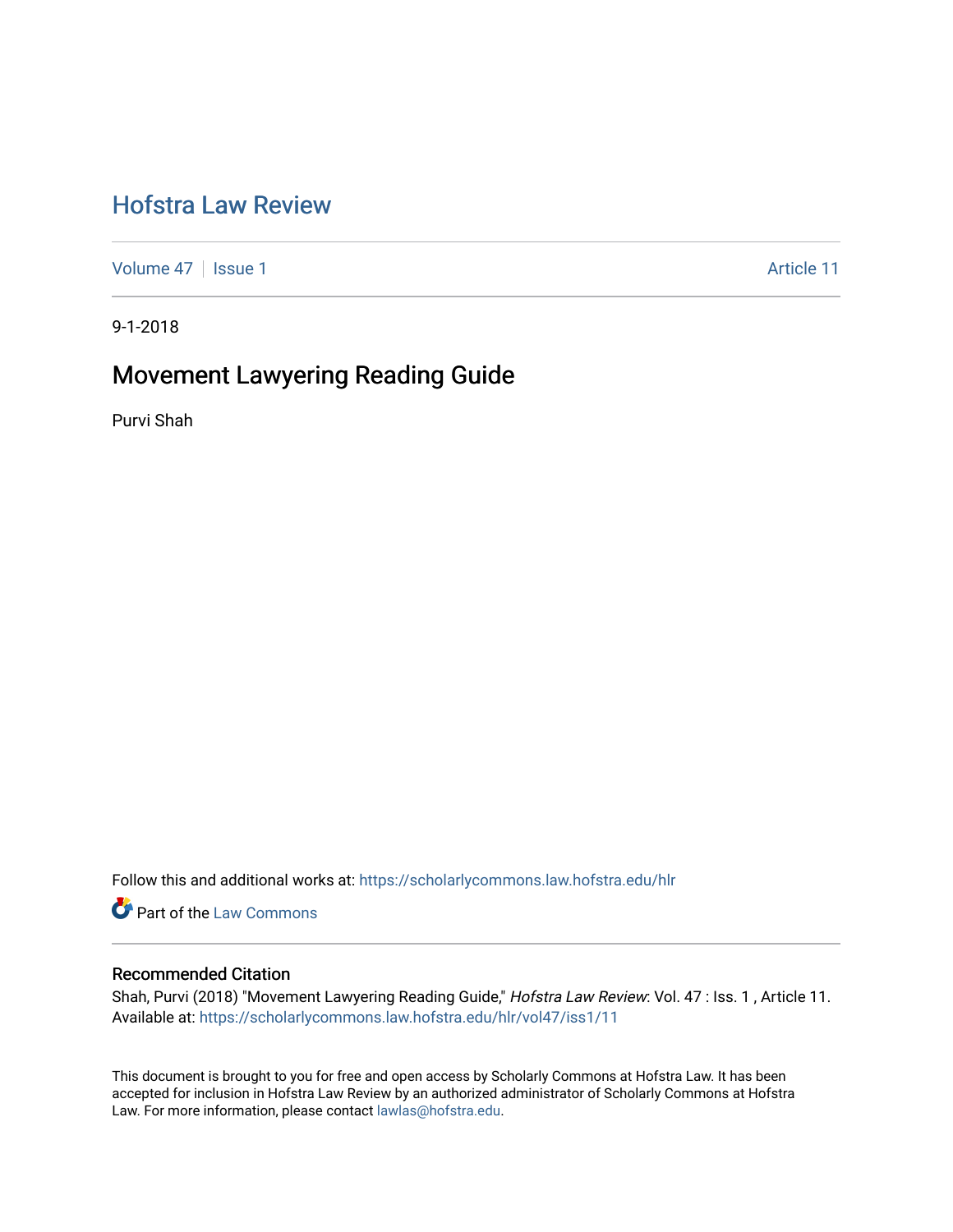Shah: Movement Lawyering Reading Guide

# MOVEMENT LAWYERING READING GUIDE

*Initially Compiled by Purvi Shah\* and Published in April 2013 by Bertha Social Justice Institute, Center for Constitutional Rights\*\**

*Edited by Ellen Yaroshefsky\* \** **\***

SECTION 1: DEFINING "MOVEMENT LAWYERING"

*A. Models of Movement Lawyering*

**Angela Harris, Margaretta Lin & Jeff Selbin,** *From "The Art of* War" to "Being Peace": Mindfulness and Community Lawyering in a *NeoliberalAge,* **95 CALIF. L. REV. 2073 (2007).**

Assesses the value of "mindfulness" in legal practice. "Mindfulness" sets aside typical adversarial and zero-sum approaches and opens up new relationship-based possibilities in the fight for justice. Draws on a case study of a housing development project in West Oakland.

**Angelo N. Ancheta,** *Community Lawyering,* **81 CALIF.** L. REV. 1363 **(1993).**

Reviews Gerald P. Lopez's *Rebellious Lawyering,<sup>1</sup>*which contributed significantly td scholarly discussions on how transformative theories can influence the practice of law itself. Examines the process of empowering client communities through advocacy and education, in the context of racial subordination and the distortion of narratives.

**Douglas** NeJaime, *Cause Lawyers Inside the State,* **81 FORDHAM** L. REV. **649 (2012).**

Examines the effects of the movement of cause lawyers into the government during the Obama administration. Destabilizes the traditional paradigm of adversarial tension between cause lawyers and

<sup>\*</sup> Founder and Executive Director, Movement Law Lab; Co-Founder, Law for Black Lives.

<sup>\*\*</sup> The original list is available at https://ccrjustice.org/sites/default/files/attach/2015/06 SJL Reading\_List.pdf.

<sup>\*\*\*</sup> Professor and Director of the Monroe H. Freedman Institute for Legal Ethics.

<sup>1.</sup> GERALD P. LOPEZ, REBELLIOUS LAWYERING: ONE CHICANO'S VISION OF PROGRESSIVE LAW PRACTICE (westview Press 1992).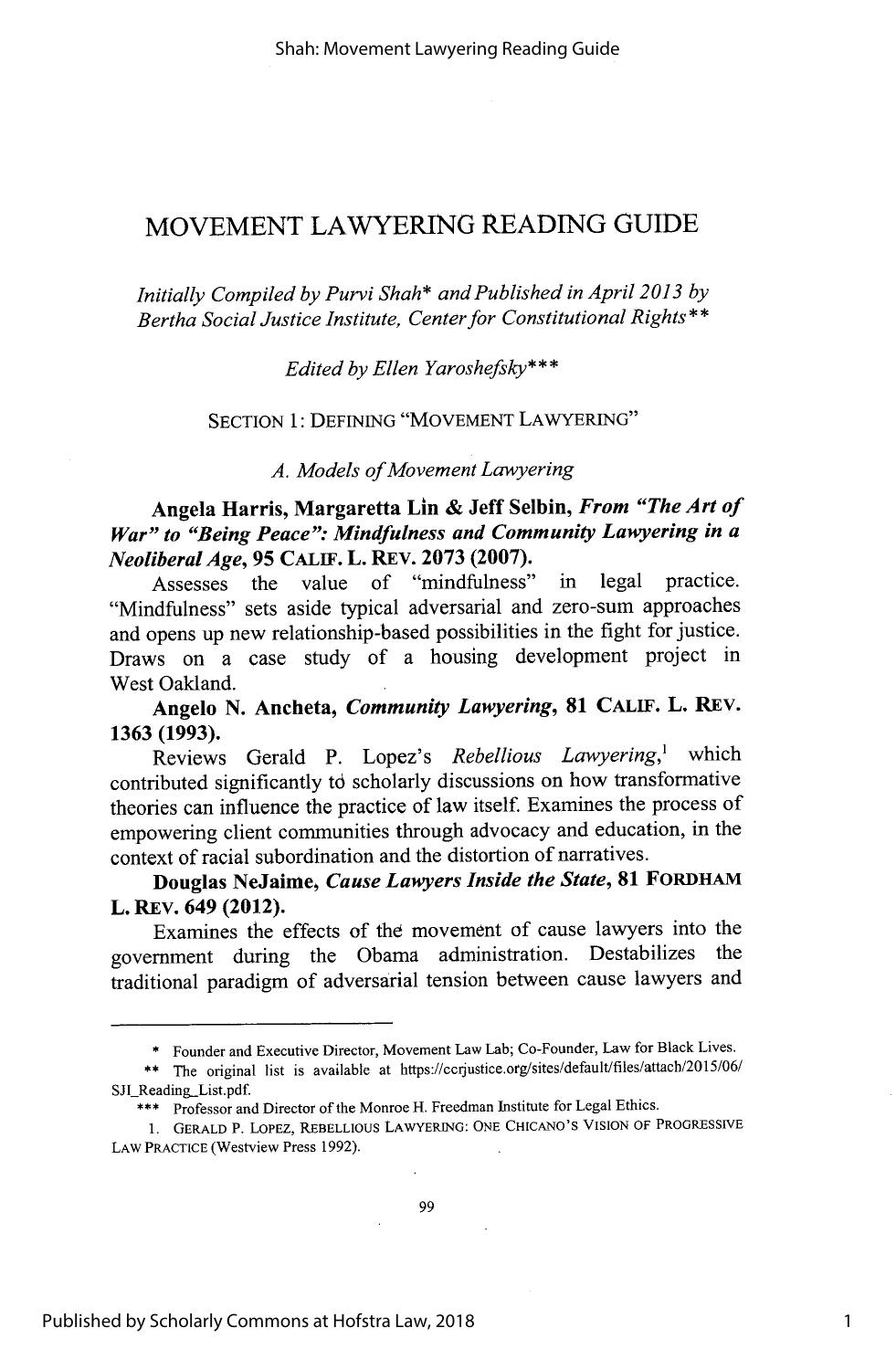*HOFSTRA LA WREVIEW*

government lawyers. Provides examples with a focus on the Defense of Marriage Act.<sup>2</sup>

Eduardo R.C. Capulong, *Client Activism in Progressive Lawyering Theory,* **16 CLINICAL** L. REv. **109 (2009).**

Argues that the goals, contexts, and methods of client activism have been undertheorized in progressive lawyering. Progressive lawyers are likely to misunderstand their own roles in promoting social change. Undertakes a historical inquiry into the ultimate political aims of progressive lawyering, the sociopolitical context, and broader conceptions of activist strategies.

**Gary Bellow,** *Steady Work: A Practitioner's Reflections on Political Lawyering,* **31 HARV. CIV.RTS.-CIV.LIBERTIES L. REV. 297 (1996).**

Defines political lawyering as having a "politicized" orientation to the goals, commitments, and relationships of legal work. Calls for a selfconscious and aspirational approach, recognizing that legal practice always involves the exercise of power with systemic consequences.

Lucie White, *Paradox, Piece-Work, and Patience,* 43 **HASTINGS L.J. 853 (1992).**

Urges academics to constantly question the assumptions that underlie existing theoretical frameworks about poverty lawyering. Theory should not be prepackaged or prescriptive, but rather should emerge from dialogic, situated, open-ended, and ongoing explorations of poverty lawyers' practices.

Michael Grinthal, *Power With: Practice Models for Social Justice Lawyering,* **15 U.** PA. **J.L.** & **SOC. CHANGE 25 (2011).**

Argues existing attorney-client models are inadequate to structure such relationships between lawyers and people in the process of organizing because they are designed either for fully formed, established, and hierarchical groups, or for constituents who remain atomized and passive throughout representation. Defines five concrete models of practice for lawyers representing groups in the process of organizing.

**Paul R. Tremblay,** *Surrogate Lawyering: Legal Guidance,* sans *Lawyers,* **31 GEO. J. LEGAL ETHICS 377 (2017).**

Proposes "surrogate lawyering," the practice of public interest law firms using scarce lawyer time to train and advise community-based organization staff members to respond to legal issues their constituents encounter as a means to deliver legal services to disadvantaged people. Assesses the ethical implications of the surrogate lawyering venture,

<sup>2.</sup> Defense of Marriage Act, 28 U.S.C. § 1738 (1996).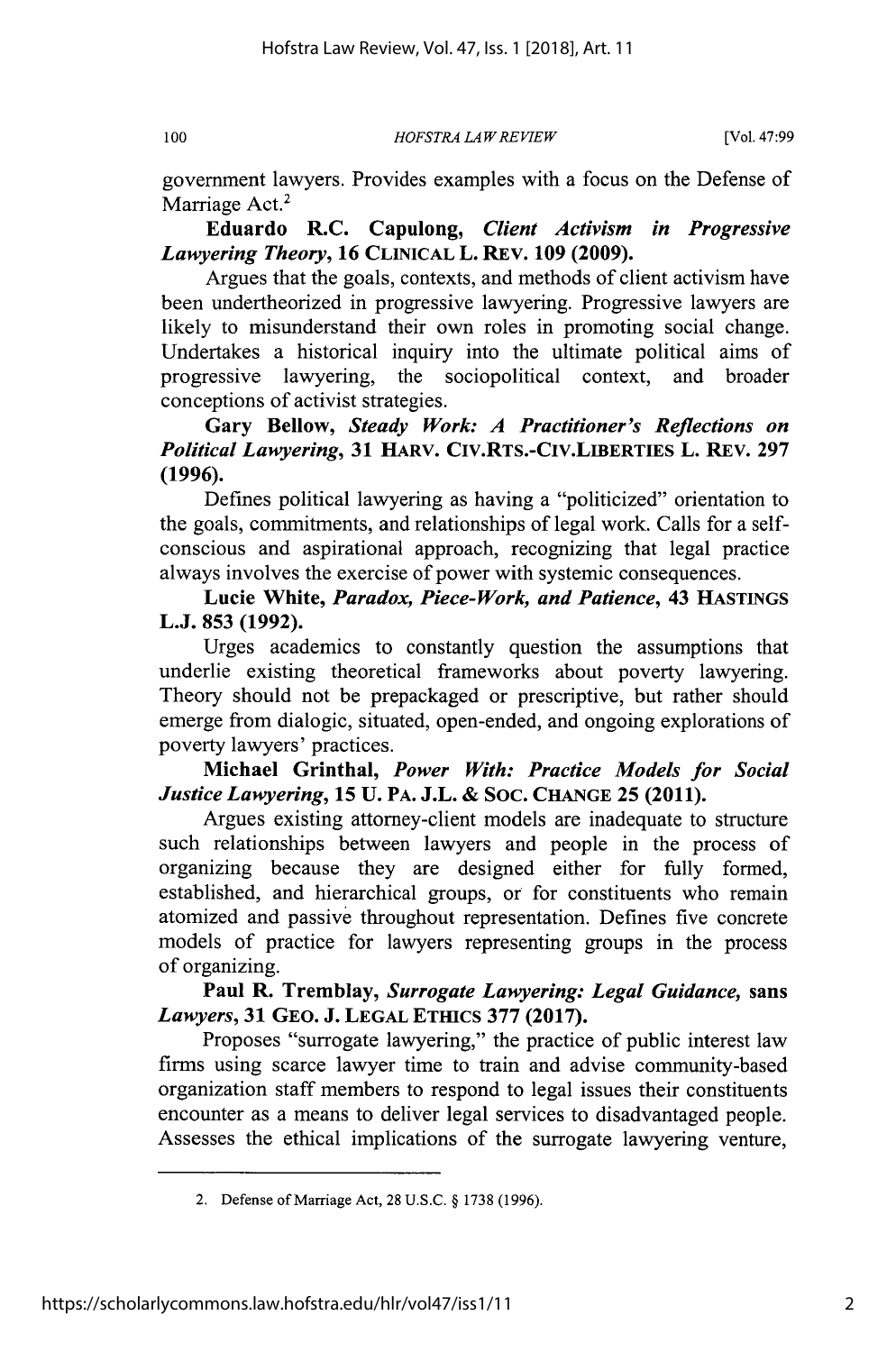#### *MOVEMENT LA WYERING READING GUIDE* **2018]**

101

including the attorney-client relationship and the unauthorized practice of law.

## **William P. Quigley,** *Revolutionary Lawyering: Addressing the Root Causes of Poverty and Wealth,* **20 WASH. U. J.L. & POL'Y 101 (2006).**

Calls for "revolutionary lawyering" as a collaborative method of dismantling and radically restructuring our current legally protected systems. Poverty, wealth, racism, materialism, and militarism will not be changed by small revisions or modest reforms. Urges reflective activism.

#### *B. Typology/Bibliographies*

**Catherine Albiston,** *The Dark Side of Litigation as a Social Movement Strategy,* **96 IOWA L. REV. BULL. 61 (2010-2011).**

Develops, extends, and critiques Douglas NeJaime's argument that not only litigation, but litigation loss, can bolster and mobilize social movements.<sup>3</sup> Considers novel potential negative consequences of litigation strategies for social movements, such as deradicalization and the reshaping of social movements.

**Douglas NeJaime,** *Winning Through Losing,* **96 IOWA** L. REV. **941 (2011).**

Locates the productive function of litigation loss in social movements. Reconfigures limitations of litigation within a framework of law and social change. Draws on examples from the LGBT-rights and Christian rights movements.

# **Gill H. Boehringer,** *People's Lawyering: The Filipino Model* **-** *A Preliminary Report* **(2005), http://ebookbrowse.com/gill-h-boehringer people%E2 %80%99s-lawyering-the-filipino-model-a-preliminaryreport-docd68415575.**

Reflects on how "people's lawyers" in the Philippines play a substantial role in combating repression and corrupt practices in a post-colonial context. Calls for further research on lawyers' roles in people's struggles.

# **Gwendolyn M. Leachman,** *From Protest to* Perry: *How Litigation Shaped the LGBT Movement's Agenda,* 47 **U.C.** DAVIS L. REV. **1667** (2014).

Empirically examines how litigation shapes the substantive agenda of a social movement. Reexamines critiques of civil rights lawyering through a case study of the movement for LGBT rights. Exposes systemic processes that privilege movement litigation relative to protest.

<sup>3.</sup> Douglas NeJaime, *Winning Through Losing,* 96 IOWA L. REV. 941 (2011).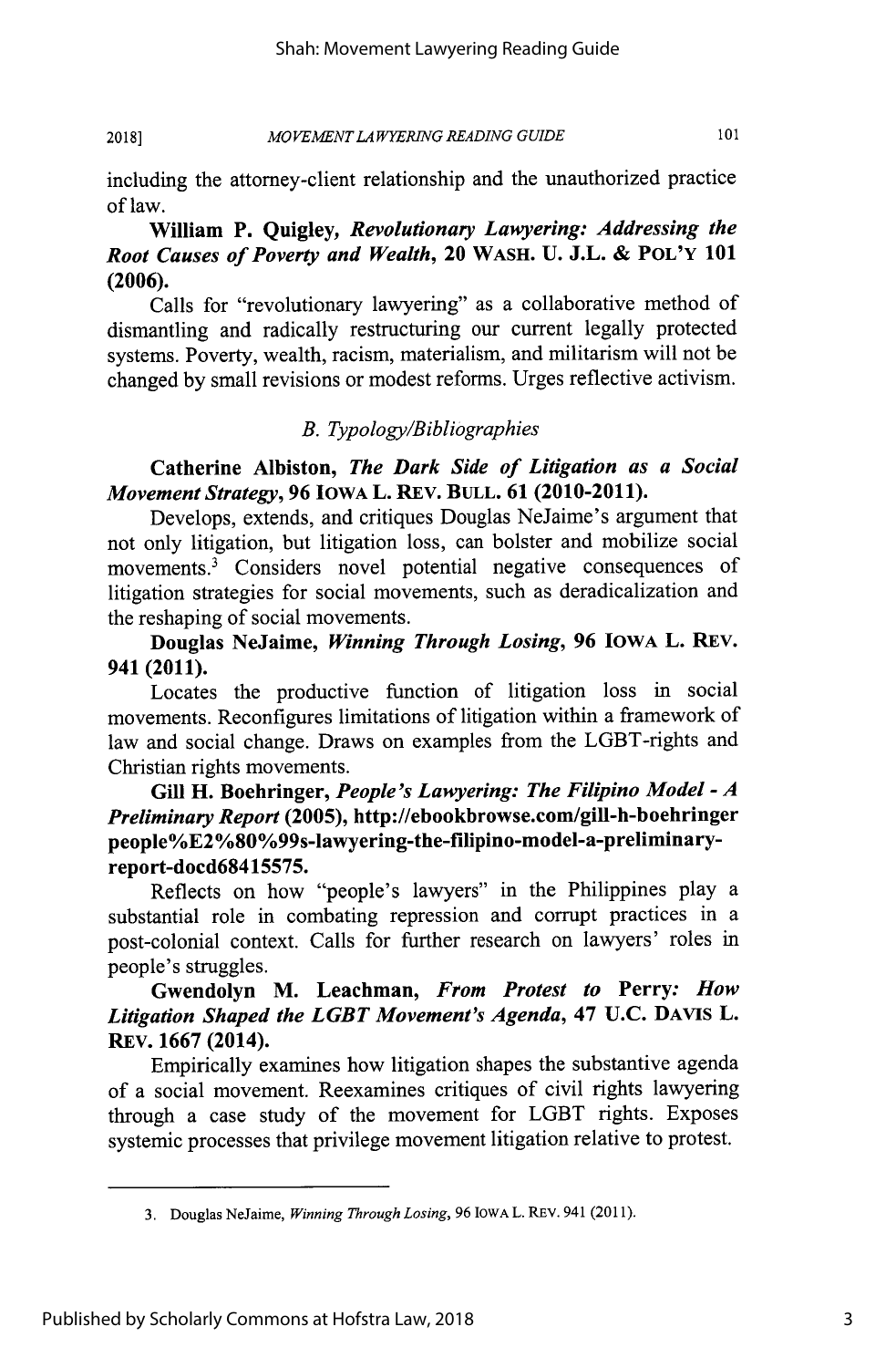*HOFS TRA LA W REVIEW*

**Jack M. Balkin & Reva B. Siegel,** *Principles, Practices, and Social Movements,* **154 U. PA. L. REv. 927 (2006).**

Argues, *inter alia,* that movements, acting alone, are rarely able to destabilize the meaning of constitutional principles. Movements are most successful when taking advantage of broad-based social, economic, or technological changes that unsettle conventional understandings about the about the relationship of constitutional principles.

**JoNel Newman,** *Re-conceptualizing Poverty Law Clinical Curriculum and Legal Services Practice: The Need for Generalists,* **34 FORDHAM URB. L.J. 1303 (2007).**

Argues that specialization in legal services and clinics negatively affects poor clients because lawyers are less able to treat clients' problems in an integrated or holistic manner. The disappearance of neighborhood legal services offices has also made poverty lawyers less accessible. Uses a Miami case study to showcase a "one-stop shopping" service model.

**Jules Lobel,** *Courts as Forums for Protest,* **52 UCLA** L. REv. **477 (2004).**

Treats courts as spaces in which political and social movements, supported **by** progressive attorneys, can agitate for their legal and political agendas. Diminishes the value of winning or losing and circumscribes the role of the judge. Calls for the use of courts to provoke public debate, energize the movement, or expose specific aspects of social justice.

**Loretta Price & Melinda Davis,** *Seeds of Change: A Bibliographic Introduction to Law and Organizing,* **26 N.Y.U. REV. L. & SOC. CHANGE 615 (2000).**

Collects published works on how law and lawyering relate to grassroots organizing. A resource tool for community lawyers, divided into sections.

#### **Paul** R. Tremblay, *Counseling Community Groups,* **17 CLIMCAL** L. REV. **389 (2010).**

Argues that lawyers representing the dispossessed, exploited, and powerless need to craft different ethical and practice protocols that accept messy, disorganized, and contentious group representation. Attempts to review community group representation through the lens of a traditional "law of lawyering" perspective.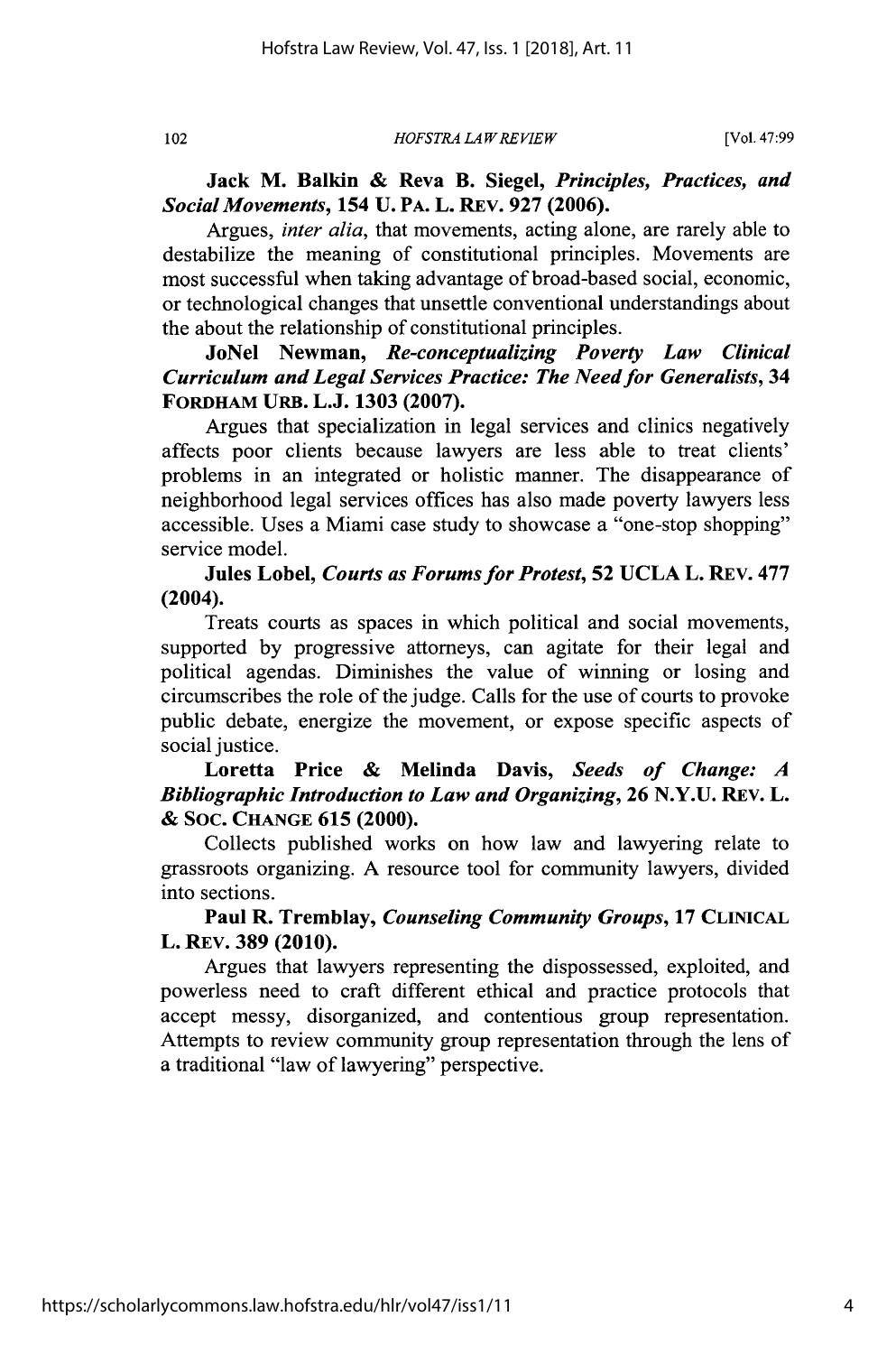#### *MOVEMENT LA WYERING READING GUIDE* **2018]**

**Paul R. Tremblay,** *Critical Legal Ethics,* **20 GEO. J. LEGAL ETHICS 133 (2007) (reviewing LAWYERS' ETHICS AND THE PURSUIT OF SOCIAL JUSTICE: A CRITICAL READER (Susan D. Carle ed., NYU Press 2005)).**

Reviews Susan **D.** Carle's introduction to the historical and theoretical background of legal ethics and treatment of lawyer's ethical obligations as regards to social justice.

**Rebecca Sharpless,** *More Than One Lane Wide: Against Hierarchies of Helping in Progressive Legal Advocacy,* **19 CLINICAL L. REv. 347 (2012).**

Discusses how hierarchies within social justice lawyering cause serious harm by devaluing direct service work performed primarily by women. Critiques the rhetoric of hierarchy as representative of binary male thinking. Offers a historical account of this devaluation and proposes a more inclusive vision of progressive lawyering.

#### Scott L. **Cummings,** *Law and Social Movements: Reimagining the Progressive Canon,* **2018** WIS. L. REv. 441 **(2018).**

Examines iconic legal campaigns to advance progressive causes and explores the implications of their construction and critique for the study of lawyers and social movements. Synthesizes examples of significant contemporary campaigns that respond to concerns about lawyering in progressive movements, concluding that critiques of such lawyering have been misplaced.

#### Scott L. **Cummings,** *Movement Lawyering,* **2017 U. ILL.** L. **REV.** 1645 **(2017).**

Explores the rise of movement lawyering over the past decade. Explains why movement lawyering has gained prominence, defines its essential features, and explores what it reveals about efforts to work out an empirically grounded and normatively appealing vision of the lawyer's role in social change.

# Scott L. **Cumming & Susan Carle,** *Reflections on the Ethics of Movement Lawyering,* **31 GEO. J. LEGAL ETHICS 447 (2018).**

Takes a look at ethics issues particularly relevant to movement lawyers by providing a historical overview of the movement lawyer. Argues for development of legal ethics literature.

#### Scott L. **Cummings,** *Rethinking the Foundational Critiques of Lawyers in Social Movements,* **85 FoRDHAM** L. REV. **1987 (2017).**

Argues that the often critical account of the role that lawyers played in past progressive social movements should be reconsidered. The analysis locates lawyers next to nonlegal actors, who have to confront their own challenges, such as leadership struggles and debates of the pace of change. Asks how the evaluation of lawyers in social movements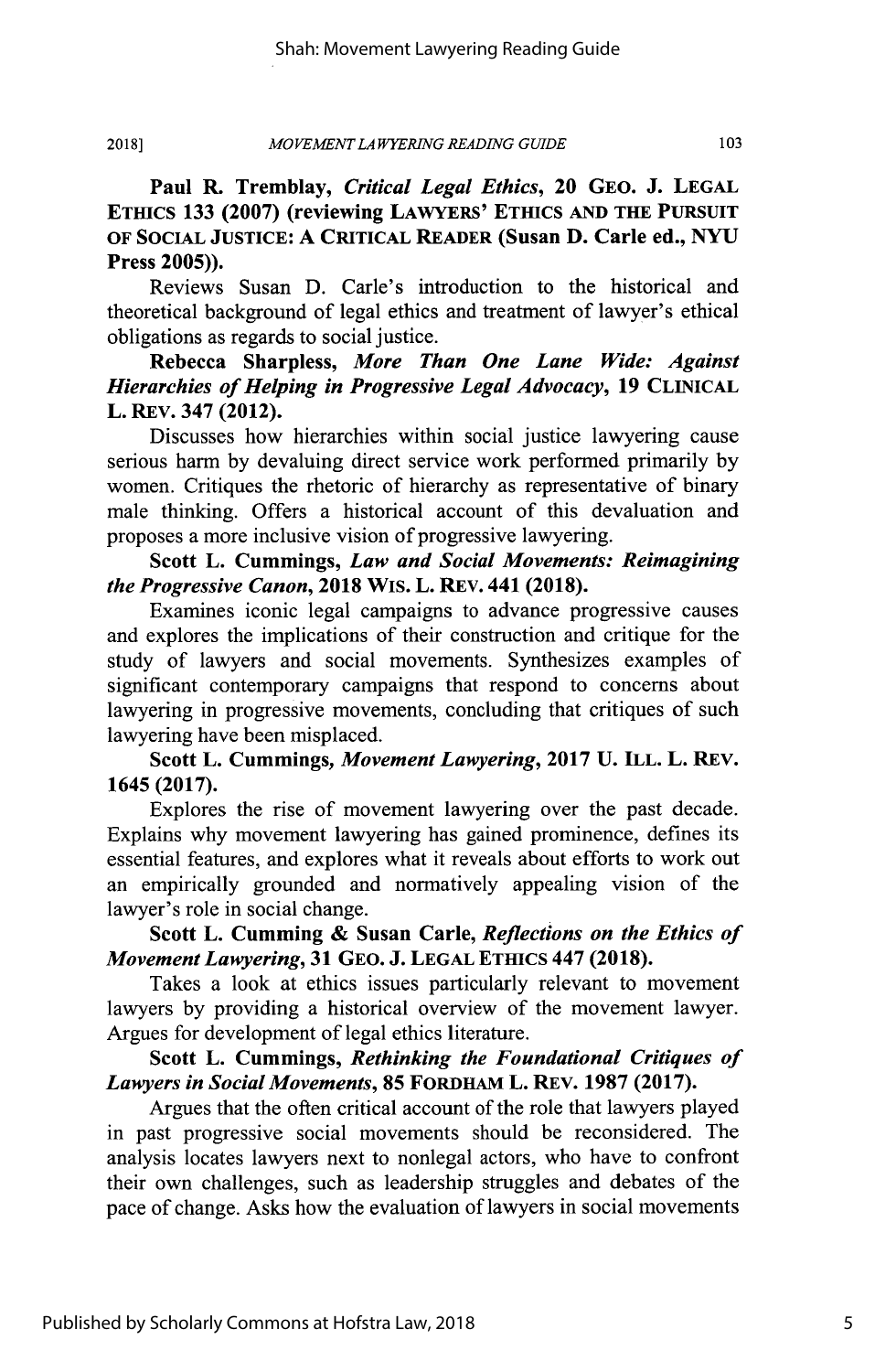*HOFSTRA LA W REVIEW*

might change if the same analytical tools used to highlight the limits of legal advocacy were applied to nonlegal strategies.

**Susan D. Carle,** *How Myth-Busting About the Historical Goals of Civil Rights Activism Can Illuminate Paths for the Future,* 7 **STAN. J. Civ. RTS. & CIV. LIBERTIES 167 (2011).**

Considers myths about the history of civil rights activism that have tended to cloud assessments about current civil rights law and its future direction. Argues that correcting those myths can help illuminate promising paths for the future.

**SUSAN D. CARLE, LAWYERS' ETHICS AND THE PURSUIT OF SOCIAL JUSTICE: A CRITICAL READER (NYU Press 2005)**

Introduces the historical and theoretical background of legal ethics, then connects it to real world issues while addressing lawyer's ethical obligations as regards social justice. Provides concrete examples of cases and social movements.

#### William **N.** Eskridge, Jr., *Some Effects of Identity-Based Social Movements on Constitutional Law in the Twentieth Century,* **100 MICH. L. REv. 2062 (2002).**

Surveys, *inter alia,* the deployment of constitutional doctrine from the perspective of constitutional litigators acting on behalf of social movements. Relies heavily on the litigators' words and ideas and focuses on how the litigators translated the problems and aspirations of women and minorities.

> SECTION 2: BEYOND THE BLACK LETTER: THEORETICAL UNDERPINNINGS OF MOVEMENT LAWYERING

> > *A. Critical Race Theory & LatCrit*

#### **Alice G. Abreu,** *Lessons from LatCrit: Insiders and Outsiders, All at the Same Time,* **53 U. MIAMI L. REv. 787 (1999).**

Calls for legal scholars **to** draw **on LatCrit scholarship in order to** move beyond the simplicity of binary paradigms, especially the outsider/insider dichotomy. Uses the author's own story, in narrative form, to discuss how individuals can simultaneously hold outsider and insider positions. Urges us to move beyond paradigms that essentialize one aspect of identity.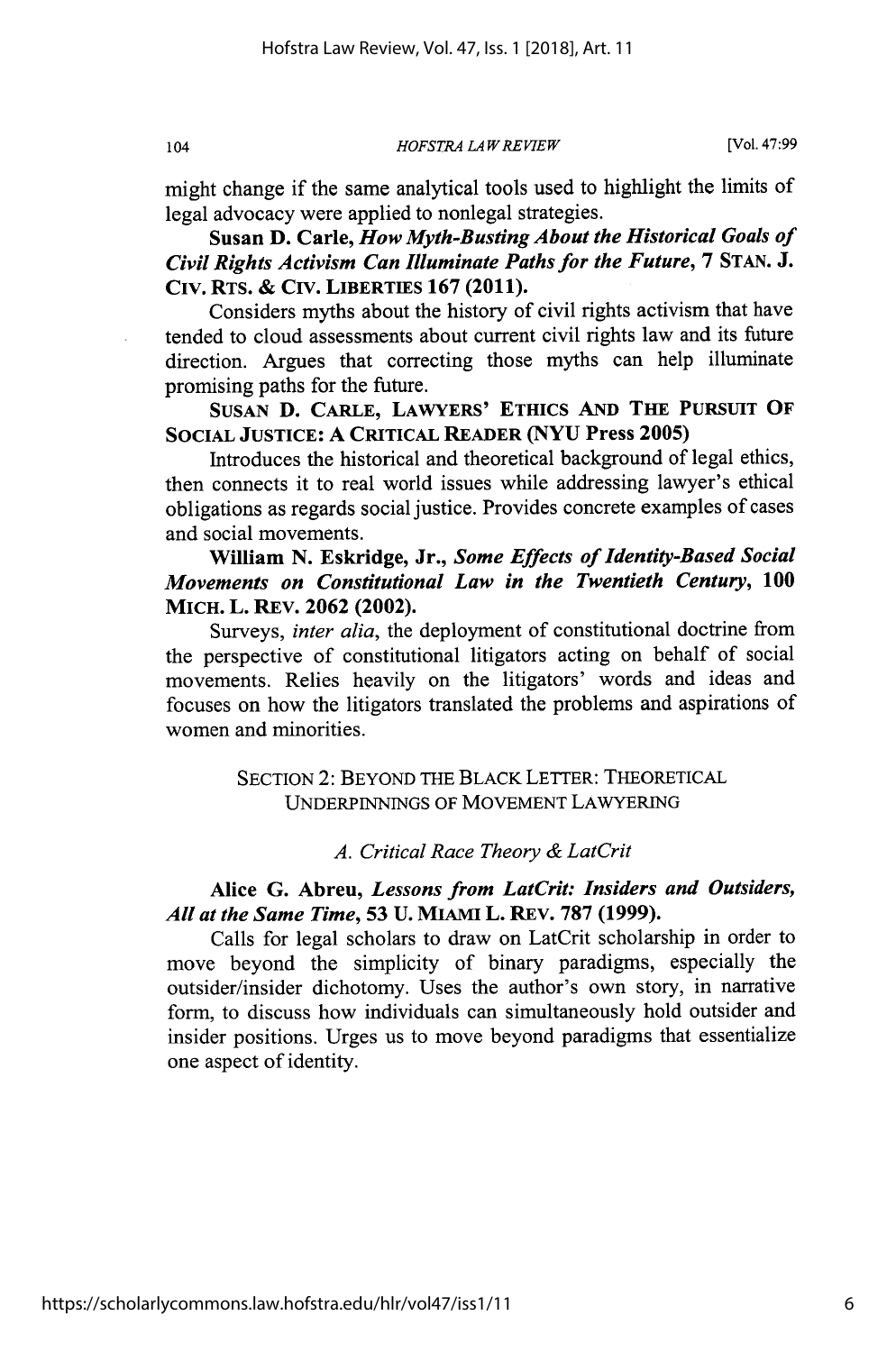*MO VEMENT LA WYERING READING GUIDE* **2018]**

#### **Cheryl I. Harris,** *Whiteness as Property,* **106 HARV. L. REV. 1709 (1993).**

Reflects on how rights in property are contingent on, intertwined with, and conflated with race. Examines the emergence of whiteness as property and its persistence over time. Offers preliminary thoughts on how to reconstruct affirmative action to challenge these developments.

#### **Derrick A.** Bell, **Jr., Brown** v. **Board of Education** *and the Interest-Convergence Dilemma,* **93 HARv.** L. REv. **518 (1980).**

Suggests that the principle of "interest convergence" explains the decision in *Brown v. Board of Education'* and the subsequent development of school desegregation law. *Brown* must be understood at least in part in terms of its pragmatic value to whites. Subsequent divergences in the interests of blacks and whites point to the need to focus on improving the quality of existing schools.

#### Neil **Gotanda,** *A Critique of "Our Constitution is Color-Blind",* 44 **STAN.** L. **REv. 1 (1991).**

Challenges the notion of color blind constitutionalism, as used **by** the Supreme Court. Analyzes the ways in which white racial domination is supported, protected, or disguised **by** themes related to color blind constitutionalism. Suggests an alternate model for constitutional consideration of race, derived from First Amendment doctrine on religion.

### **Patricia J. Williams,** *Alchemical Notes: Reconstructing Ideals from Deconstructed Rights,* 22 **HARV. CIV. RTS.-CIV. LIBERTIES L. REv. 401 (1987).**

Critiques the rejection of rights-based theory in Critical Legal Studies **("CLS"),** as it applies to the black struggle for civil rights. **CLS** has ignored the value of rights-assertion and the benefits of rights. Examines contradictory social understandings between blacks and whites on the degree to which rights-assertion is experienced as (dis)empowering.

#### *B. Intersectionality & Race/Class/Gender/Post-colonial Analysis*

#### **Angela P. Harris,** *From Stonewall to the Suburbs?: Toward a Political Economy of Sexuality,* **14 WM. & MARY BILL RTS. J. 1539 (2006).**

Examines three **U.S.** court cases on civil rights and sexual rights *(Brown,5 Goodridge,6* and *Lawrence<sup>7</sup> )* through the lens of political

<sup>4.</sup> Brown v. Bd. of Educ., 347 **U.S.** 483 (1954).

*<sup>5.</sup> Id.*

**<sup>6.</sup>** Goodridge v. Dept. of Public Health, 440 Mass. **309** (Mass. Super. Ct. 2002).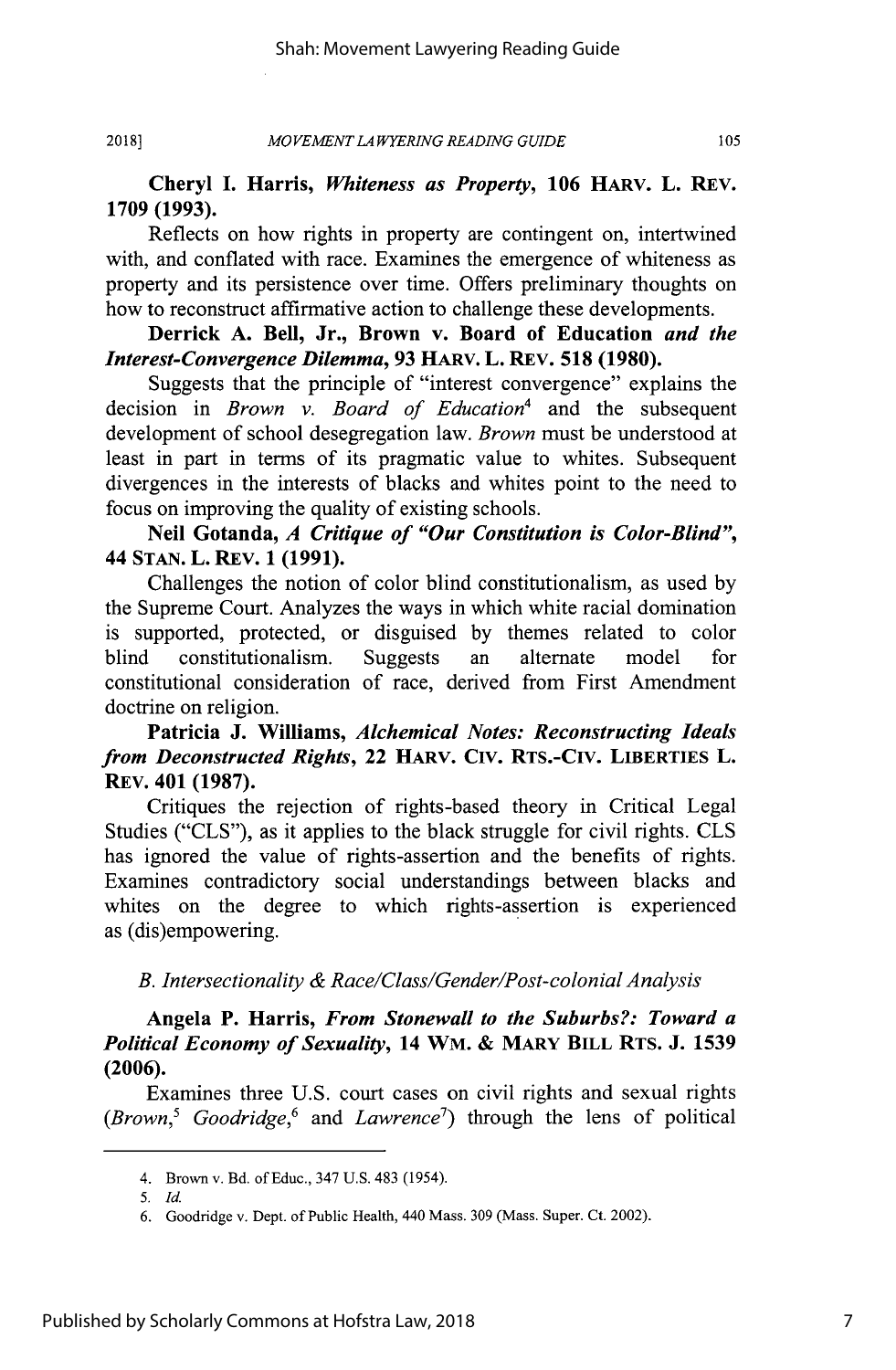*HOFSTRA LA W REVIEW*

economy, to tell a cautionary story of how lessons may be drawn from these cases. The outcomes of these ostensible victories must be seen in the context of the success of neoliberalism and the rise of structural liberalism.

# **Alan D. Freeman,** *Race and Class: The Dilemma of Liberal Reform,* **90** YALE **L.J. 1880 (1981).**

Critiques Derrick Bell's *Race, Racism and American Law.<sup>8</sup>*Bell takes a critical and instrumentalist approach in examining whether doctrinal developments have improved, worsened, or left unchanged the actual lives of American blacks. It is a challenge to adopt teaching strategies in this area that avoid the myths of liberal reform.

Kimberle Crenshaw, *Mapping the Margins: Intersectionality, Identity Politics, and Violence Against Women of Color, 43 STAN. L.* REv. 1241 **(1991).**

Identifies how identity politics tend to conflate or ignore intragroup differences, such that the intersectional identity of women of color becomes virtually invisible. Explores the race and gender dimensions of violence against women of color, focusing on battering and rape.

### **Makau Mutua,** *Critical Race Theory and International Law: The View of an Insider-Outsider,* **45 VILL. L. REv. 841 (2000).**

Deploys critical race theory ("CRT") to challenge the universality and neutrality of international law. Highlights the emancipatory potential of CRT as a project of "outsider" jurisprudence, despite its particularized origins, through the use of multidimensionality and intersectionality.

# **Mari J. Matsuda,** *When the First Quail Calls: Multiple Consciousness as Jurisprudential Method,* **14 WOMEN'S RTS. L. REP. 297 (1992).**

Considers women of color as a paradigm group for the utilization of multiple consciousness as jurisprudential method. Urges lawyers to make a deliberate choice to see the world from the standpoint of the oppressed.

## Paulette **M.** Caldwell, *A Hair Piece: Perspectives on the Intersection of Race and Gender,* **1991 DuKE L.J. 365 (1991).**

Draws on a case about the prohibition of wearing braided hairstyles in the workplace to discuss personal encounters with the intersection of racism and sexism in American culture. Examines limitations in how the courts have treated race- and sex-based claims in antidiscrimination law.

**<sup>7.</sup>** Lawrence v. Texas, **539 U.S. 558 (2003).**

<sup>8.</sup> DERRICK BELL, RACE, RACISM AND AMERICAN **LAW** (Little, Brown and Co. 2d ed. 1980).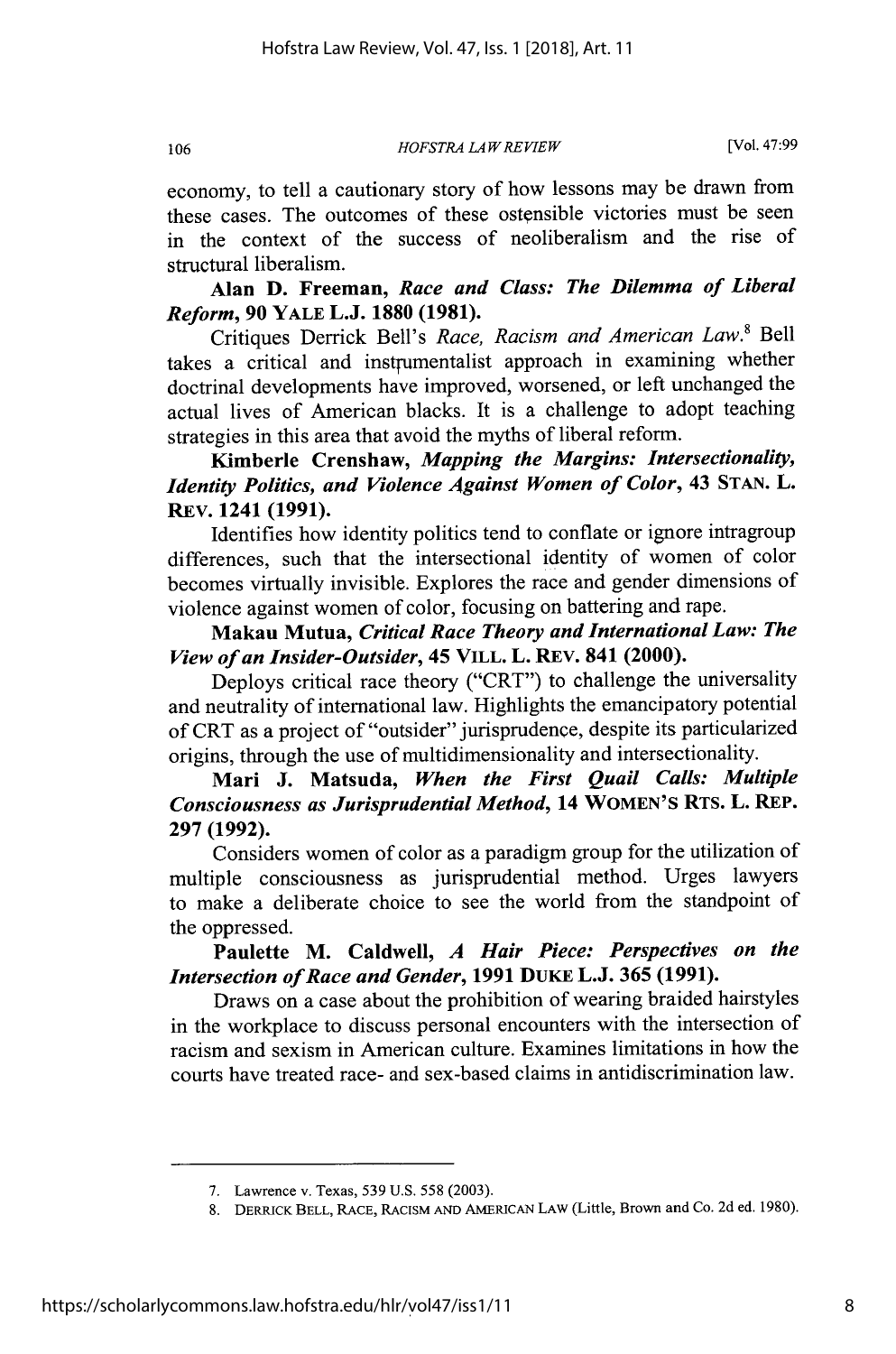**Rickke Mananzala & Dean Spade,** *The Nonprofit Industrial Complex and Trans Resistance,* **5 SEXUALITY RES. & SOC. POL'Y 53 (2008).**

Explores how trans politics and emerging trans organizations can benefit from critical analyses of the nonprofit industrial complex and of neoliberalism's cooptation of activism. Seeks to build trans resistance through meaningful engagement with antiracist and anticapitalist politics.

#### *C. Client & Community "Voice"*

**Christopher P. Gilkerson,** *Poverty Law Narratives: The Critical Practice and Theory of Receiving and Translating Client Stories,* **43 HASTINGS L.J. 861 (1992).**

Adopts a critical storytelling approach to examine the contextual constraints of poverty law practice. Seeks to build a typology of how clients, lawyers, and legal decision makers all tell, receive, and translate stories. Advises on establishing ethical dialectic interactions with clients.

**Herbert A. Eastman,** *Speaking Truth to Power: The Language of Civil Rights Litigators,* **104 YALE L.J. 763 (1995).**

Problematizes the "sterile" pleadings typically drafted by lawyers, which obscure the client's identity, lived experience, and the root causes of systemic injustice. Draws on journalists' and historians' narrative framing and literary techniques to reimagine persuasive "thicker pleading."

#### Lucie E. White, *Mobilization on the Margins of the Lawsuit: Making Space for Clients to Speak,* **16** N.Y.U. REV. L. & SOC. **CHANGE 535 (1988).**

Reviews the history of impact litigation in the 1960s-1970s, its successes in advancing systemic reforms, and the conditions that led poverty lawyers to explore alternative litigation strategies in the 1980s. Discusses the value of clients participating in public events "parallel" to litigation.

#### **Lucie E. White,** *Subordination, Rhetorical Survival Skills and Sunday Shoes: Notes on the Hearing of Mrs. G,* **38 BUFF.** L. **REV. 1 (1990).**

Recounts the story of an attempt by a poor woman to participate meaningfully in an administrative hearing at a welfare office. Explores the ways that gender, race, and class subordination have systematically devalued the speech of subordinated groups in procedural legal rituals.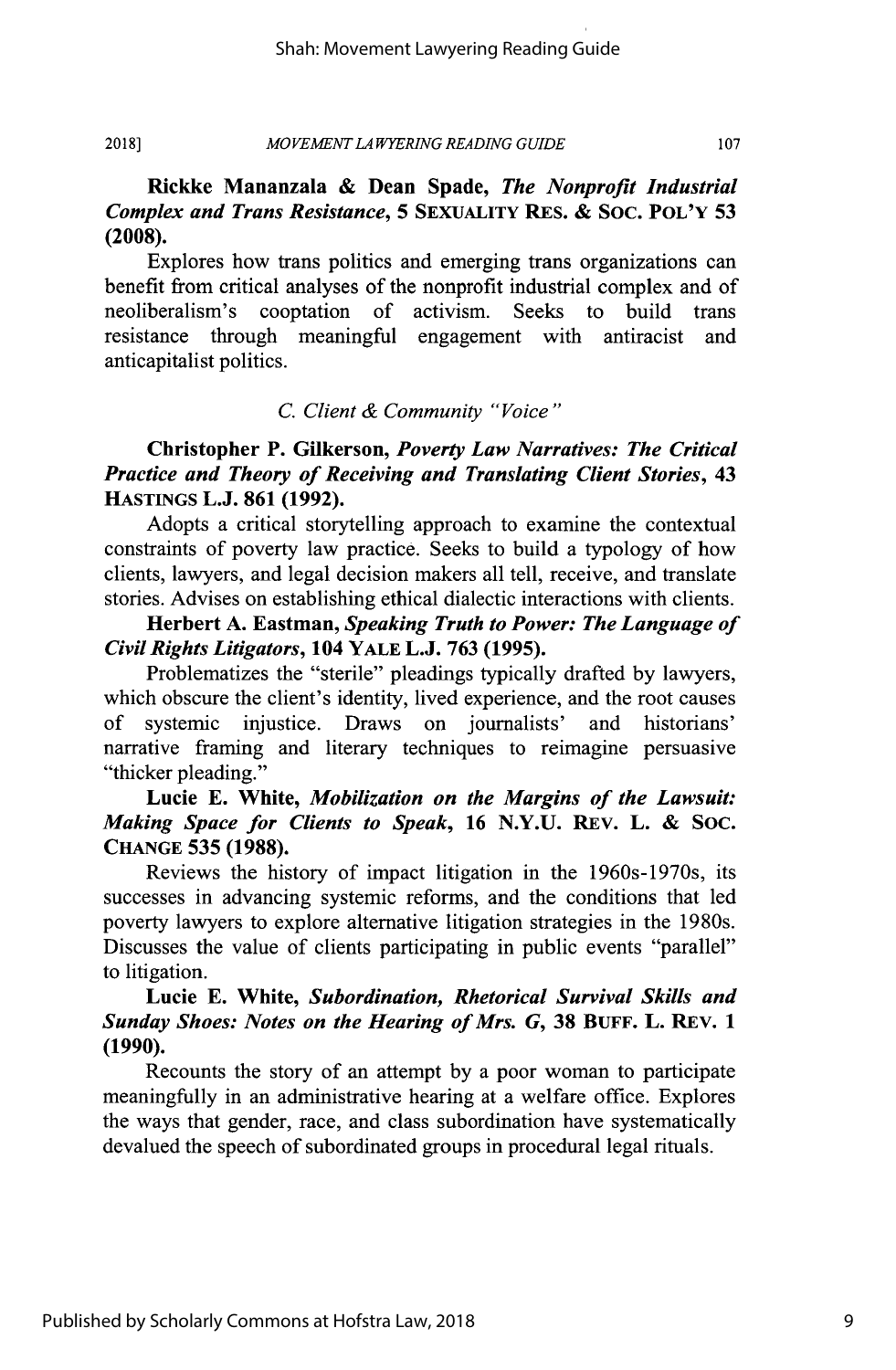*HOFSTRA LA W REVIEW*

# **Richard Delgado,** *Storytelling for Oppositionists and Others: A Plea for Narrative,* **87 MICH. L. REv. 2411 (1989).**

Assesses the role of storytelling as a means for destroying the prevailing mindset of the dominant group. Illustrates how stories structure reality and examines the use of storytelling in the struggle for racial reform.

# **Ruth Anne Robbins,** *Harry Potter, Ruby Slippers and Merlin: Telling the Client's Story Using the Characters and Paradigm of the Archetypal Hero's Journey,* **29 SEATTLE U. L.** REV. **767 (2006).**

Asserts that lawyers should use storytelling techniques to more effectively characterize their client, the judge, and the role of the lawsuit in the client's story. Discusses how to develop persuasive narrative themes framing the client as a hero on a transformative life journey.

#### SECTION 3: MOVEMENT LAWYERING AND INTERNATIONAL HUMAN RIGHTS

# **Balakrishnan Rajagopal,** *International Law and Social Movements: Challenges of Theorizing Resistance,* **41 COLUM. J. TRANSNAT'L L. 397 (2003).**

Proposes that international law needs to have a theory of resistance in order to remain relevant to contemporary events and cosmopolitan values. Such a theory should reframe international law through the lens of social movements, rather than states or individuals. International lawyers should strive to overcome their reluctance or inability to seriously consider Third World social movements.

# **David Kennedy,** *The International Human Rights Movement: Part of the Problem?,* **15 HARV. HUM. RTS. J. 101 (2002).**

Raises questions for human rights practitioners about whether the international human rights movement has serious drawbacks despite its accomplishments. Urges legal professionals to adopt a pragmatic attitude toward human rights by weighing the costs and benefits of invoking, institutionalizing, and enforcing rights.

# **Dina Francesca Haynes,** *Client-Centered Human Rights Advocacy,* **13** CLINICAL L. REv. **379 (2006).**

Examines whether human rights advocacy can be enhanced through awareness of the dangers of essentializing, otherizing, and revictimizing the subjects of such advocacy. Argues that law school clinics should teach a client-centered model of human rights lawyering in order to ameliorate some of these concerns.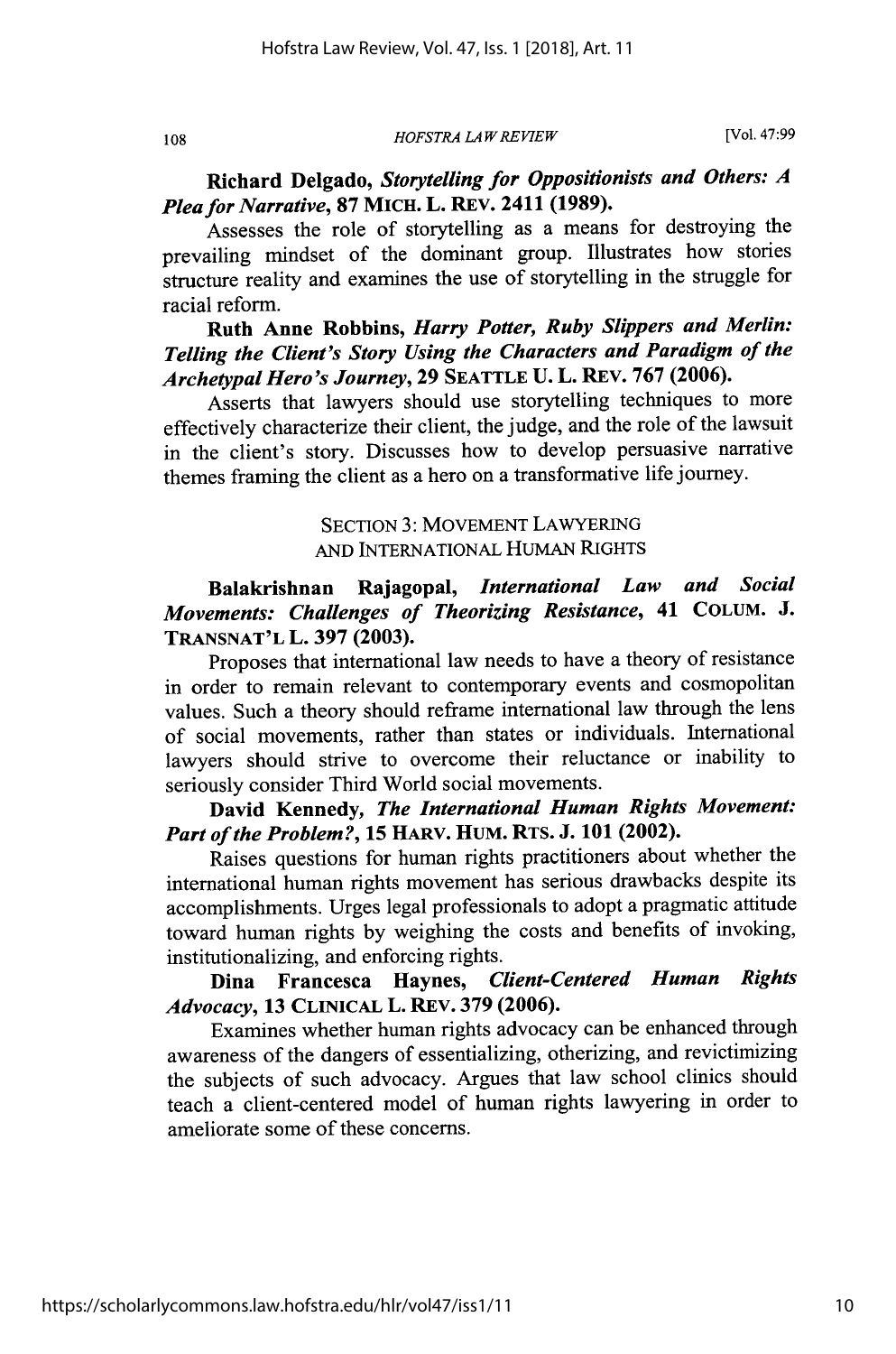109

#### **Makau Mutua,** *What Is TWAIL?,* **94 AM. SOC'Y INT'L L. PROC. 31 (2000).**

Presents Third World Approaches to International Law ("TWAIL") as standing in opposition to the international legal regime. Asserts that international law is an imperial project and traces the historical evolution of TWAIL as a discipline.

# **Ratna Kapur,** *The Tragedy of Victimization Rhetoric: Resurrecting the "Native" Subject in International/Post-Colonial Feminist Legal Politics,* **15 HARV. HUM. RTS. J. 1 (2002).**

Critiques the international women's rights movement for reinforcing the image of women in postcolonial contexts as victim subjects, particularly through violence against women campaigns. Looks at India as a case study to critique "feminist" positions that do not embrace an emancipatory politics for women.

#### Sameer M. **Ashar,** *Book Review: The Global Clinical Movement: Educating Lawyers for Social Justice,* **62 J. LEGAL EDUC. 193** (2012).

Discusses the global development of clinical legal education, the importance of comparative analysis, and the meaning of the spread of clinical legal education as a contingent and contested phenomenon. Clinical legal education should be worked critically into broader theoretical frameworks about globalization, in terms of whether it creates or shuts down opportunities for social change.

SECTION **4:** LAW **SCHOOL AND** MOVEMENT LAWYERING

#### *A. Finding Your Place in the Dislocating Law School Experience*

#### **Betty Hung,** *Letter to a Young Public Interest Attorney,* **1 L.A. PUB. INT. L.J. 319 (2009).**

Describes one public interest attorney's legal education and early career, focusing on how critical race theory and small acts of resistance helped her to counter disempowerment and intimidation at law school.

# **Duncan Kennedy,** *Legal Education as Training for Hierarchy, in* **THE POLITICS OF LAW: A PROGRESSIVE CRITIQUE (David Kairys ed., Basic Books 3d ed. 1998).**

Asserts that law schools are intensely political places which provide ideological training for willing service in the hierarchies of the corporate welfare state. Students are co-opted into acting affirmatively within the channels cut for them, creating the appearance of consent and complicity. Progressive law students should strive to avoid being demobilized.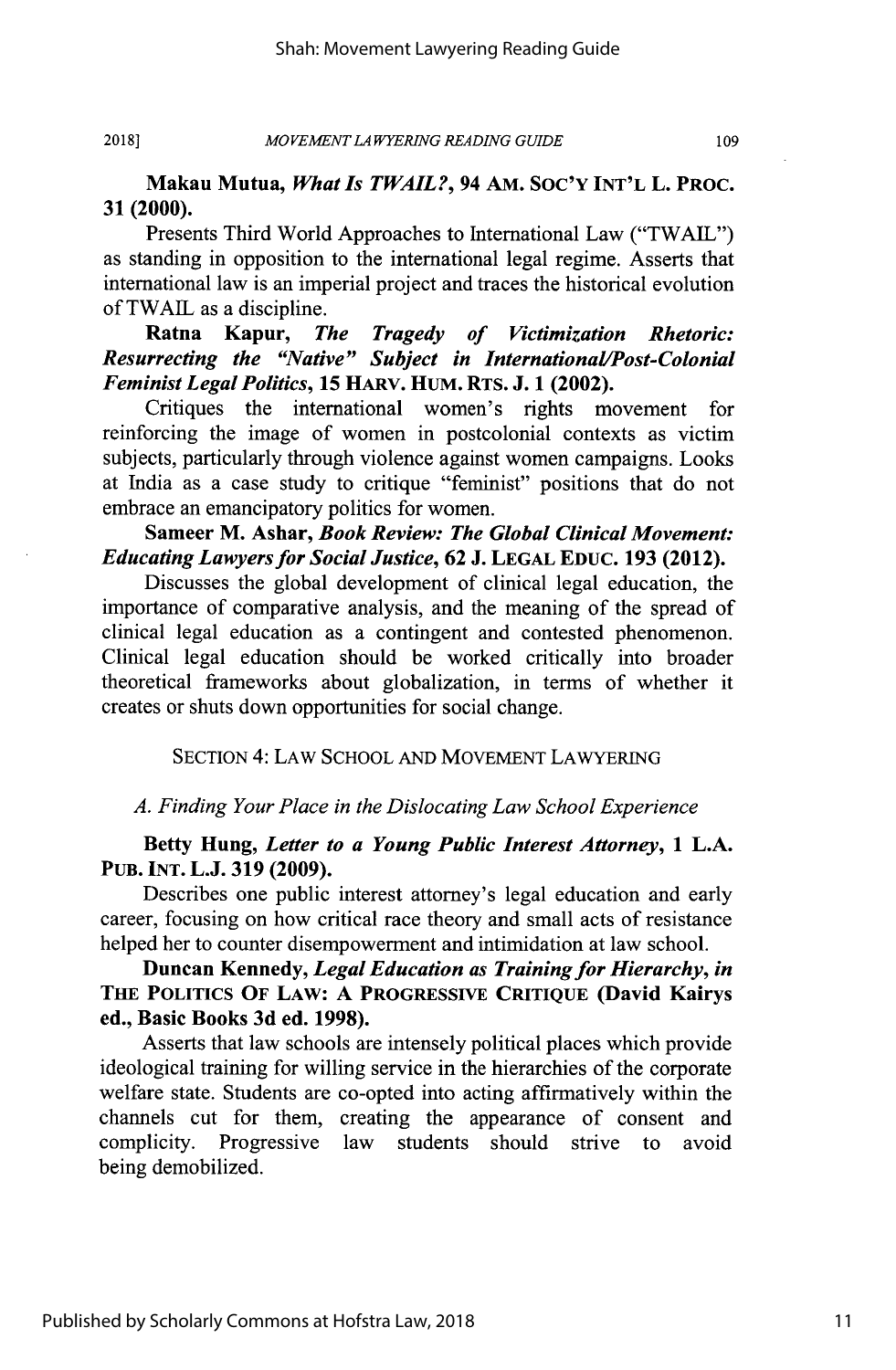*HOFSTRA LAW REVIEW*

**Kathryn M. Stanchi,** *Resistance is Futile: How Legal Writing Pedagogy Contributes to the Law's Marginalization of Outsider Voices,* **103 DICK. L. REV. 7 (1998).**

Law students are "socialized" through legal writing pedagogy, such that the voices of those who have already been historically marginalized by legal language remain suppressed. Law constitutes a "language of power" which compels marginalized persons to translate or encode their experiences, rather than expressing themselves in their own terms.

**Rachel Anderson et** al., *Toward a New Student Insurgency: A Critical Epistolary,* 94 CALIF. L. REV. **1879 (2006).**

An exercise in collective storytelling, describing three law students' social justice activism in law school and identifying the revolutionary potential of the "new student insurgency." Calls for the creative fusion of critical legal study with clinical practice and coalitional interventions within law schools.

Richard Delgado, *Rodrigo's Chronicle,* **101 YALE L.J.** 1357 **(1992)** (reviewing **DINESH D'SOUZA,** *ILLIBERAL EDUCATION: THE POLITICS OF RACE AND SEX ON CAMPUS* **(New York Free Press 1991)).**

A dialogue between a professor and "Rodrigo" which explores issues of bias and discrimination against people of color in the LSAT, the law school hiring market, and academic publishing. Discusses potential avenues for destabilizing the current dominant culture.

**William** Quigley, *Letter to a Law Student Interested in Social Justice,* **1 DEPAUL J. FOR SOC. JUST. 7 (2007).**

*B. Clinics and Movement Lawyering*

**Caroline Bettinger-Lopez et al.,** *Redefining Human Rights Lawyering Through the Lens of Critical Theory: Lessons for Pedagogy and Practice,* **18 GEO. J.** POVERTY **L. & POL'Y 337 (2011).**

Reflects on how critical theory offers opportunities for advancing legal strategies in the field of human rights. Identifies dilemmas that remain and examines them through case studies drawn from law clinics. Explores how clinics can address the structural origins of human rights violations.

**Juliet** M. Brodie, *Little Cases on the Middle Ground: Teaching Social Justice Lawyering in Neighborhood-Based Community Lawyering Clinics,* **15 CLINICAL L.** REV. **333 (2009).**

Advocates for law clinics to return to a neighborhood-based approach, based on its pedagogical and service values. Uses a case study in East Palo Alto. Highlights how to be responsive to community needs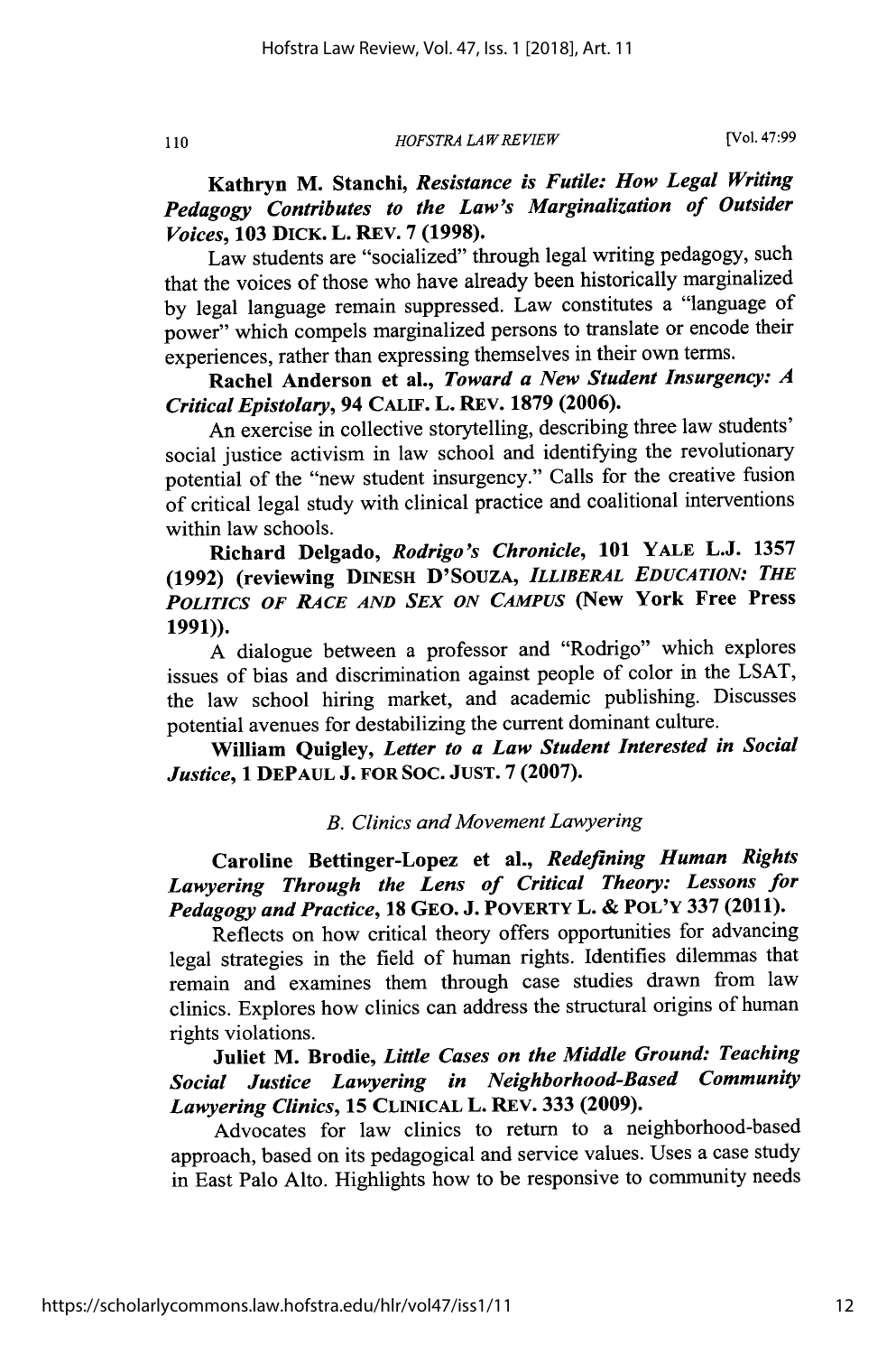#### *MOVEMENT LA WYERING READING GUIDE* **2018)**

by being physically proximate to the client community and how to enhance the student experience using diverse, flexible methods on a range of issues.

**Karen Tokarz et** al., *Conversations on "Community Lawyering": The Newest (Oldest) Wave in Clinical Legal Education,* **28** WASH. **U. J.L. & POL'Y 359 (2008).**

Explores the pedagogical and professional challenges and rewards of community lawyering and clinical legal education. Provides a broad overview of community lawyering practices based on notions of place, engagement, and connectivity.

**Sameer M. Ashar,** *Law Clinics and Collective Mobilization, 14* **CLINICAL L. REV. 355 (2008).**

Envisions an innovative progressive model for law clinics. Cognizant of neoliberal globalization, urges clinics to stop privileging pedagogy over social justice and instead, to focus on movement-building and law reform. Highlights the importance of accounting for political, racial, and cultural contexts.

#### SECTION 5: LAWYERING AND ORGANIZING

# *A. Working with Community Organizations & Movements*

Amy Kapczynski **&** Jonathan M. Berger, *The Story of the TAC Case: The Potential and Limits of Socio-Economic Rights Litigation in South Africa, in* **HUMAN RIGHTS ADVOCACY STORIES (Deena R. Hurwitz & Margaret L. Satterthwaite eds., Foundation Press 2009).**

**Tells the story of a** community-based **AIDS** activist organization in South Africa. Examines their success in court in securing **a ruling on** access to treatment for the prevention of mother-to-child transmission of **HIV** and sets it in the context of an organized movement with strengths and limits.

**Michael McCann & Helena Silverstein,** *Rethinking Law's 'Allurements': A Relational Analysis of Social Movement Lawyers in the United States, in* **CAUSE LAWYERING: POLITICAL COMMITMENTS AND PROFESSIONAL RESPONSIBILITIES (Austin Sarat & Stuart Scheingold eds., Oxford Univ. Press 1998).**

Uses case studies on gender-based pay equity and animal **rights to** critique assumptions about the role of cause lawyers in advancing movement reform goals. Suggests lawyers tend to be aware of the pitfalls of litigation strategies and instead offer creative, critical, and sophisticated approaches to legal strategies in coordination with non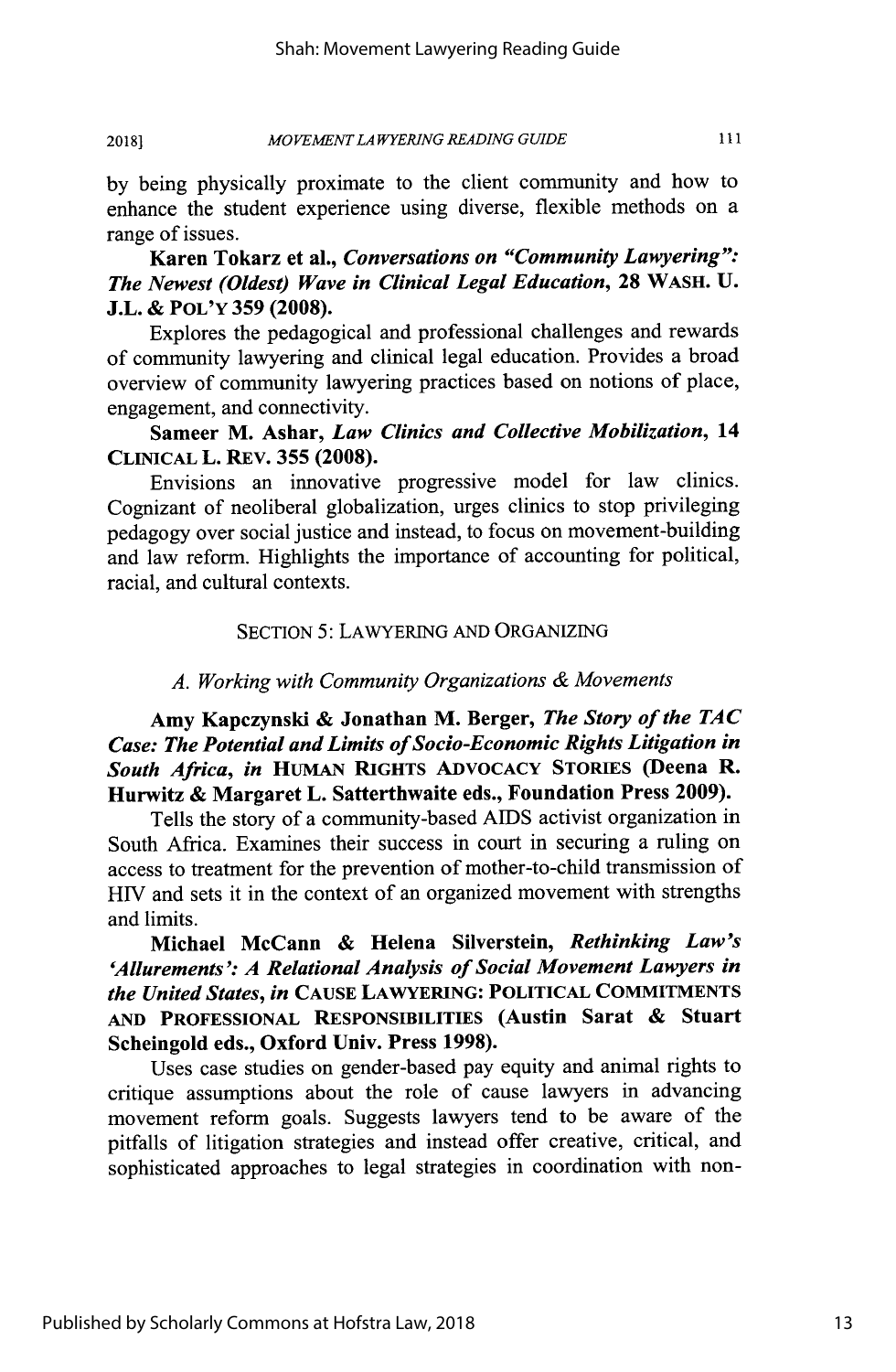*HOFSTRA LAW REVIEW*

legal tactics. Calls for a more nuanced relational analysis of factors that shape legal roles.

Scott L. Cummings **&** Ingrid V. Eagly, *A Critical Reflection on Law and Organizing,* 48 **UCLA** L. REV. 443 (2001).

Reviews the historical evolution of law and organizing from the mid-twentieth century to the present and identifies opportunities for innovation in advocacy strategies for social justice. Examines structural tensions, practical barriers, and ethical issues inherent in law and organizing.

**Shin Imai,** *A Counter-Pedagogy for Social Justice: Core Skills for Community-basedLawyering,* 9 CLINICAL L. REV. 195 (2002).

Argues that law students should be taught skills beyond the mainstream curriculum in order to be effective community-based lawyers. Such skills include collaboration with community members; acknowledgement of identity, race, and emotion; and adoption of a community perspective on legal problems. Includes concrete examples of techniques and exercises.

Victor Narro, *Finding the Synergy between Law and Organizing: Experiences from the Streets of Los Angeles,* **35 FORDHAM URB. L.J. 339 (2008).**

Case study of worker's centers in Los Angeles, demonstrating the importance of communication, participation, and coordination in effective collaborations between lawyers and organizers.

**William** P. Quigley, *Reflections of Community Organizers: Lawyering for Empowerment of Community Organizations,* 21 OHIO **N.U.** L. REv. 455 (1994).

Provides observations and reflections of three community organizers, evaluating the role of lawyers in community organizations. Critiques lawyers for playing a technical role, exerting authority and expertise, and creating dependency within the communities they seek to serve.

#### *B. Balancing Lawyering and Organizing*

Betty Hung, *Law and Organizing from the Perspective of Organizers: Finding a Shared Theory of Social Change,* **1 L.A. PUB. INT. L.J. 4 (2008).**

Examines tensions in law and organizing and how organizers evaluate whether lawyers will add value to campaigns. Concludes that a shared theory of social change, based on the primacy of affected community members is key to effective partnerships in social justice movements.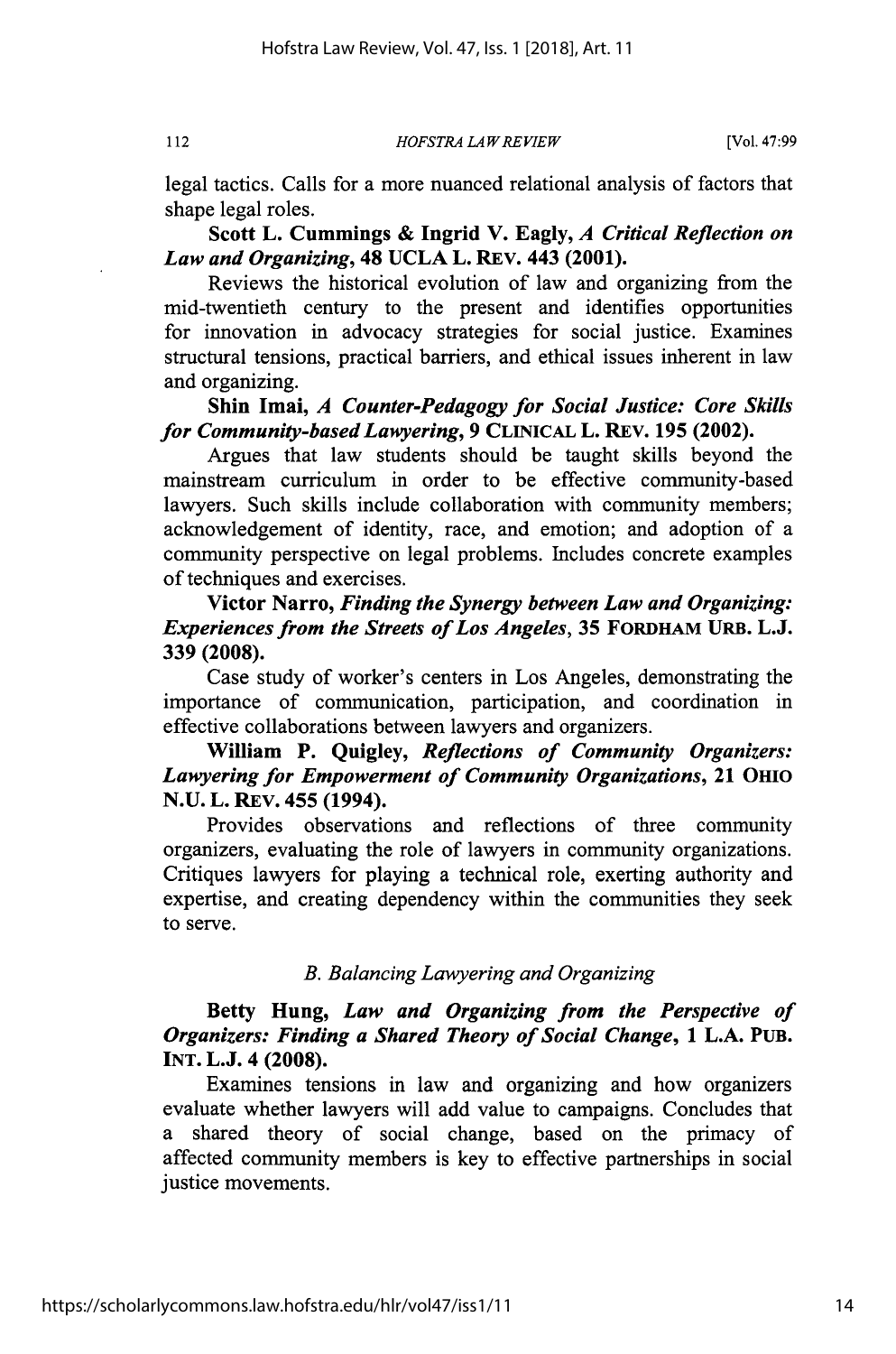**Interview by Joseph Phelan with Purvi Shah and Chuck Elsesser, Community Justice Project in Miami, FL (Apr. 2010), http://archive.organizingupgrade.com/index.php/modules-menu/ community-organizing/item/71-purvi-amp-chuck-communitylawyering (discussing community lawyering).**

Discusses the role of lawyers in grassroots organizing, social movements, and building a new world based on an alternative progressive vision. Aims to establish community lawyers as tacticians, rather than saviors or gatekeepers, and views poverty as a symptom of systemic inequality.

**E. Tammy** Kim, *Lawyers as Resource Allies in Workers' Struggles for Social Change,* **13 N.Y.C.** L. REV. **213 (2009).**

Discusses the merits of a "resource-ally" model of communitybased workers' rights lawyering, exemplified **by** the Urban Justice Center. Lawyers engage in client partnerships but are directly involved in extralegal activism. Separates roles, ethics, and resource allocation.

#### SECTION 6: CASE STUDIES ON MOVEMENT LAWYERING

#### *A. National Context*

**Charles Elsesser,** *Community Lawyering* - *The Role of Lawyers in the Social Justice Movement,* **14 LoY. J. PUB. INT. L. 375 (2013).**

Discusses the practices of social justice lawyers. Calls for social justice lawyers to "reflect on their own practice, determine to what extent the principles that we describe are relevant and/or helpful, and to further refine and develop those principles."

Christine **Zuni** Cruz, *[On the] Road Back In: Community Lawyering in Indigenous Communities,* **5 CLINICAL** L. REV. **557 (1999).**

Discusses the challenges of lawyering within indigenous communities. Calls for the establishment of an ethic of non-exploitation founded on cultural autonomy, self-determination, building trust, and respecting boundaries. Urges lawyers to appreciate the cross-cultural nature of work.

**David** Dominguez, *Getting Beyond Yes to Collaborative Justice: The Role of Negotiation in Community Lawyering,* 12 **GEO. J. POVERTY L. & POL'Y 55 (2005).**

Envisions an innovative model of collaborative justice, in which lawyers equip community residents to form grassroots advocacy groups and to negotiate among themselves and with officials. Uses a case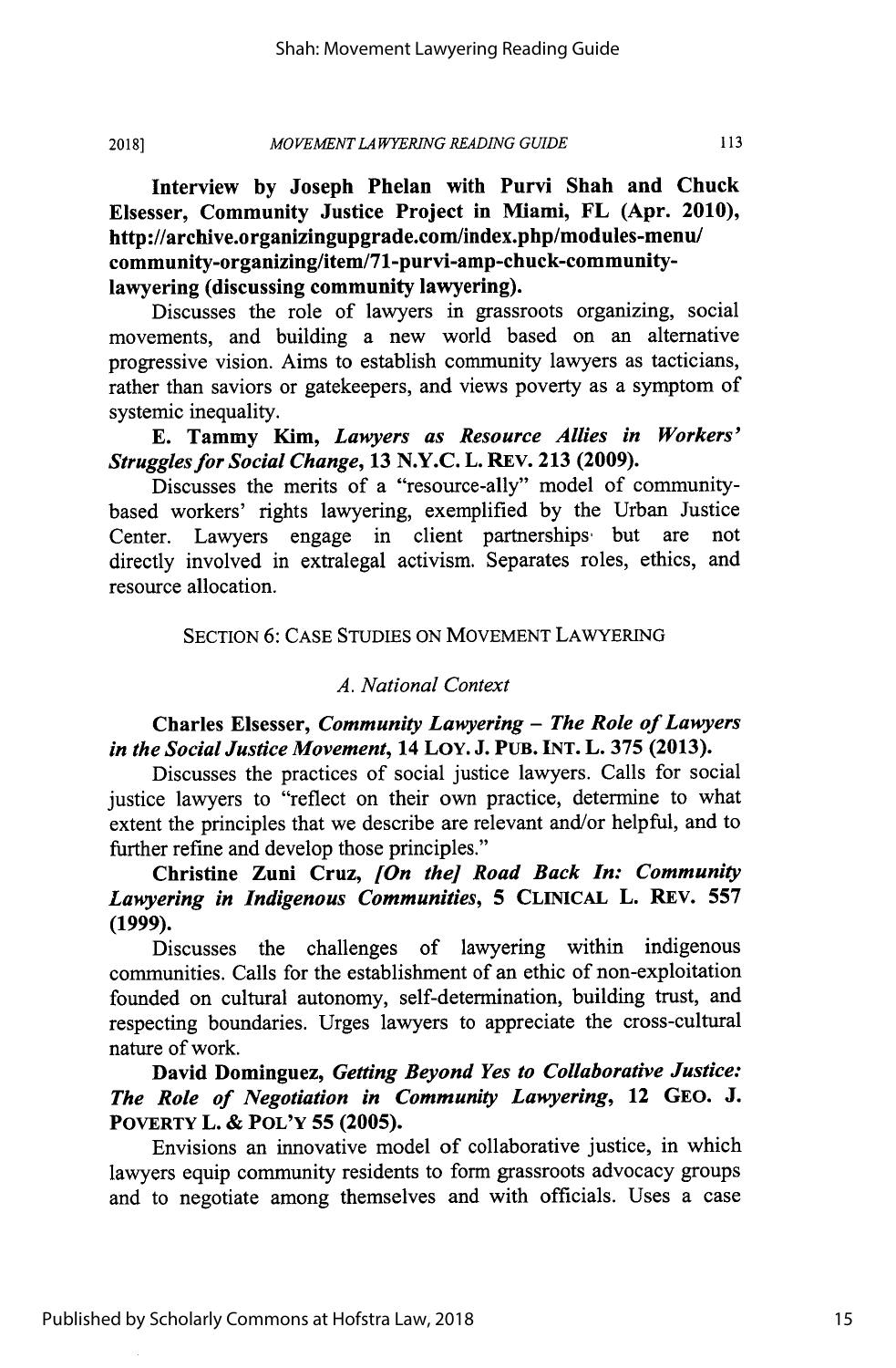*HOFSTRA LA W REVIEW* 114 [Vol. **47:99**

study to show how to train community residents in integrative bargaining skills.

**Jennifer Gordon,** *Law, Lawyers, and Labor: The United Farm Workers' Legal Strategy in the 1960s and 1970s and the Role of Law in Union Organizing Today,* **8 U.** PA. **J.** LAB. **&** EMP. L. **1 (2005).**

In depth analysis of United Farm Workers' legal strategy at the peak of its influence and power, taking a "long view" to ask what law offers labor organizing. Suggests that lawyers can offer creative and experimental legal strategies even without legislative reforms.

**Sameer M. Ashar,** *Movement Lawyers in the Fight for Immigrant Rights,* 64 **UCLA** L. REV. 1464 **(2017).**

Describes the mobilization of movement-centered organizations and formations of undocumented youth against the federal-local immigration enforcement regime of the Bush and Obama administrations. Focuses in particular on the range of roles played by lawyers and the implications of those roles as regards lawyering in social movement activism.

**Sameer M. Ashar,** *Public Interest Lawyers and Resistance Movements,* **95 CALIF. L. REv. 1879 (2007).**

Offers a study of a campaign in which lawyers collaborated with a resistance movement to negotiate a comprehensive settlement agreement between immigrant workers in New York and a corporate chain of highend restaurants. Examines the dangers and promises of this approach to public interest lawyering.

SCOTT L. CUMMINGS, BLUE AND GREEN: THE DRIVE FOR **JUSTICE AT AMERICA'S PORT (MIT Univ. Press, 2018).**

Examines a campaign **by** the labor and environmental movements to transform trucking in America's largest port. Shows how an unprecedented alliance mobilized to improve working conditions for low-income drivers and air quality in nearby communities. Argues that the campaign teaches much about how social movements can utilize the law.

**Zenobia Lai et al.,** *The Lessons of the Parcel C Struggle: Reflections on Community Lawyering,* **6 UCLA ASIAN PAC. AM. L.J. 1 (2000).**

Relates the story of community lawyers' involvement in a struggle over land development in Boston's Chinatown. Advises about how to build trust, translate legal concepts to the community, manage community expectations, and respect community choices about legal strategies.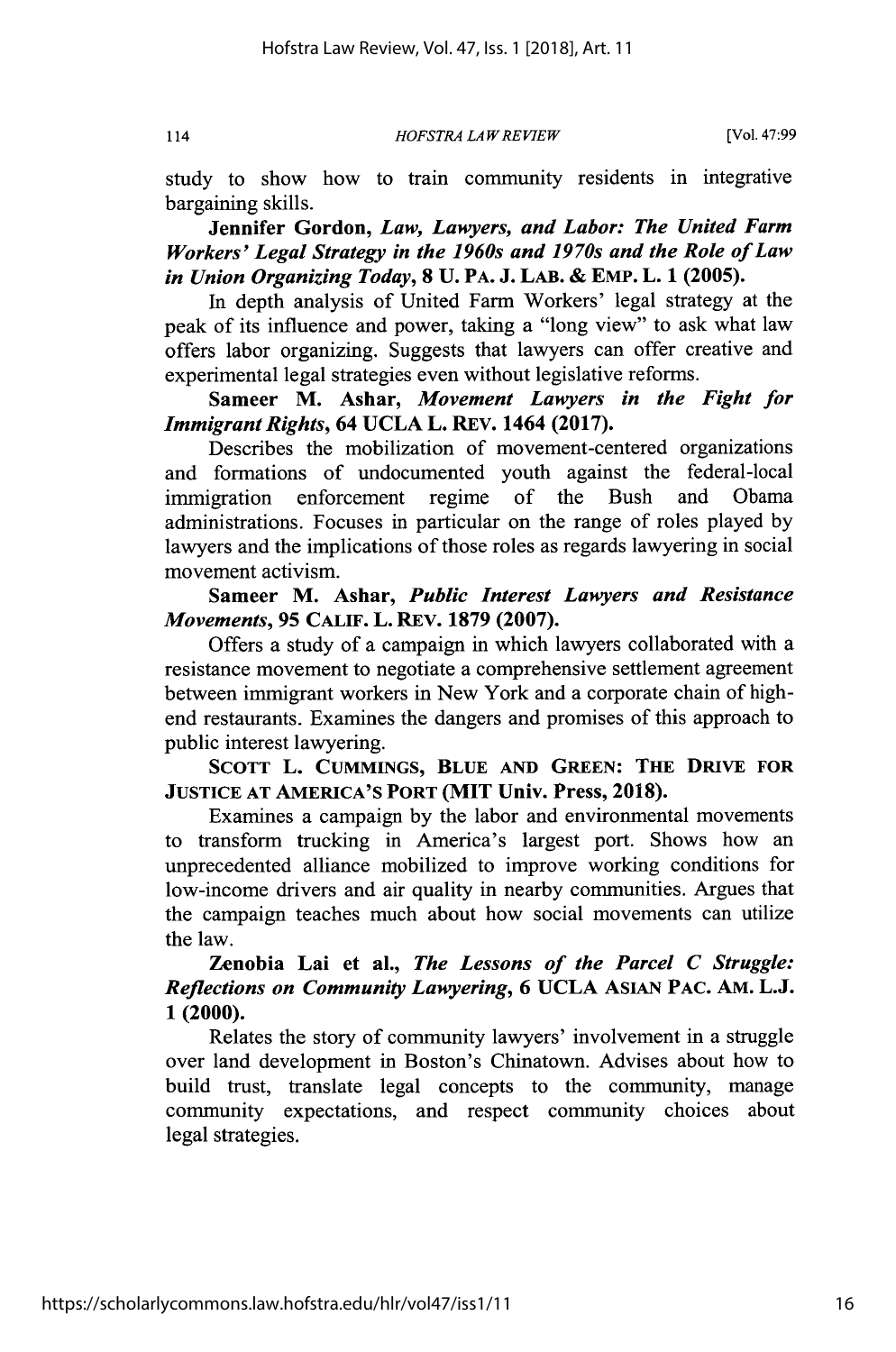#### *MOVEMENT LA WYER[NG READING GUIDE*

115

#### *B. International Context*

#### **Lucie E. White,** *To Learn and Teach: Lessons from Driefontein on Lawyering and Power,* **1988** WiS. L. REV. **699 (1988).**

Tells the story of efforts by residents of a black village in South Africa to resist attempts by the state to destroy the village and displace residents. Examines the exemplary efforts of a lawyer and an organizer as "outsiders" who contributed by educating and empowering villagers.

# **Meena Jagannath et al.,** *A Rights-Based Approach to Lawyering: Legal Empowerment as an Alternative to Legal Aid in Post-Disaster Haiti,* **10 NW. U. J. INT'L HUM. RTS. 7** (2011).

Describes a rights-based community lawyering response to the 2010 earthquake in Haiti. By bringing individual cases of human rights violations to Haitian courts, human rights lawyers strengthened the ability of the judiciary to respond to the needs of directly affected communities. Organizing and community engagement, operating alongside legal representation, provides valuable openings for communities to claim rights.

### **Neta Ziv,** *Lawyers Talking Rights and Clients Breaking Rules: Between Legal Positivism and Distributive Justice in Israeli Poverty Lawyering,* **11 CLINICAL L. REV. 209 (2004).**

Discusses advocating on behalf of poor clients who break laws in order to secure their basic needs. Uses a case study in Tel Aviv, Israel, of ethical dilemmas posed **by** client squatters who have been evicted from their homes. Looks at how lawyers work within the legal system and simultaneously contests its underlying structure, language, and assumptions.

#### **Stuart Wilson,** *Litigating Housing Rights in Johannesburg's Inner City: 2004-2008,* **27 S. AFR. J. HUM. RTS. 127 (2011).**

Uses a case study of housing rights in Johannesburg, South Africa, to examine the role of litigation in a rights-based strategy for social change. Litigation is an incremental and medium-to-long-term strategy of pro-poor change. The poor must become "repeat players" as active participants in the legal system in order to progressively shape legal norms.

#### SECTION 7: ADDITIONAL READING

**MUMIA ABu-JAMAL, JAILHOUSE LAWYERS: PRISONERS DEFENDING PRISONERS V. THE U.S.A. (City Lights Publishers 2009).**

# **GIORGIO AGAMBEN, HOMO SACER: SOVEREIGN POWER AND BARE LIFE (Daniel Heller-Roazen trans., Stanford Univ. Press 1998).**